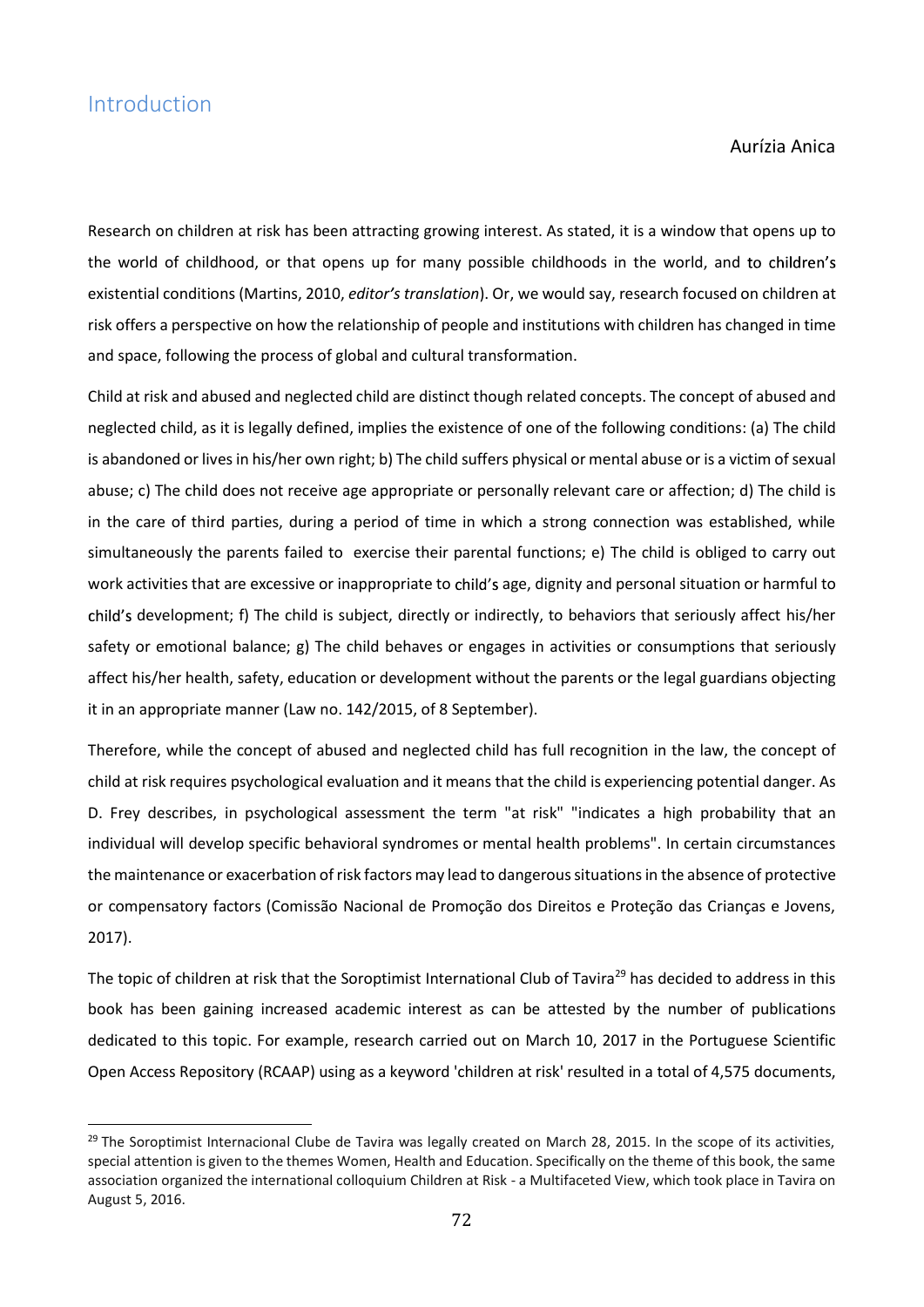of which 1,751 are master's dissertations, 1,596 are articles, 697 are PhD dissertations, 175 are final graduation dissertations and 134 are conference papers. In particular, we observe a growing, almost uninterrupted, trend concerning the number of PhD dissertations: 34 in 2007; 34 in 2008; 49 in 2009; 44 in 2010; 48 in 2011; 50 in 2012; 67 in 2013; and 222 in 2014 (Portuguese Scientific Open Access Repository, 2017). These figures document the recent investment in disseminating scientific research in Portugal related to this topic. In addition, these figures reflect a commitment to contribute to a more effective intervention, seeking to reduce the breadth and consequences of risk factors that jeopardize a child's full development (and as a consequence, ultimately call into question the future of the country).

Media often publicizes cases of children who are victims of violence. These cases appear to have been cut off from stories of the past, and some are associated with failures of the abused and neglected child's protection system. This news has a profound impact on public opinion. In Portugal where the divorce rate in 2013 reached 70.4% (PORDATA, 2017), every year an average of 19,000 cases of parental responsibility regulation are discussed in court (Bastos, 2017). Every year 73,000 processes of promotion and protection of children are open; these processes are examined by 308 commissions for the protection of children and young people, which, in 2015, involved 5,388 technicians (Rodrigues, 2017). Nevertheless, available statistical data show that since the beginning of this century, the number of children and young people living in tutelary institutions has been decreasing, especially concerning age groups 12 to 15 years old. Figures also point to a decrease concerning the age group of 16 years old and above, except for the period of the most recent Portuguese financial and economic crisis (INE, 2017). These data suggest that the relationship between the social impact of known cases of abused and neglected children and the dimension of the phenomenon may not be a direct one.

In this respect, it should be remembered that the scientific literature has revealed a "spectacular decline of violence for the last seven centuries", the most visible aspect of which is the reduction of murder and infanticide in Western Europe. This trend may have resulted from the repression of a culture of virile honor, which implied the use of bloody violence as a form of interpersonal and intergroup conflict management, associated with the strengthening of Church and State powers and the extension of universal education based on growing scientific knowledge aimed at educating young people' customs and behaviours. The process was long, but it produced relevant results (Muchembled, 2014). In this long process, murder and infanticide have gone from inevitable and invisible to avoidable and intolerable, and their authors started to be classified as infrahuman as or less than human.

The Portuguese State played a central role in the above mentioned process of declining violence. In the 19th century, diminishing peoples' risk of death became a goal and responsibility of the State. And accordingly many actions centered on the prevention of infanticide, malnutrition and epidemics that mainly decimated children were implemented. The relative success with these actions and the political and cultural

73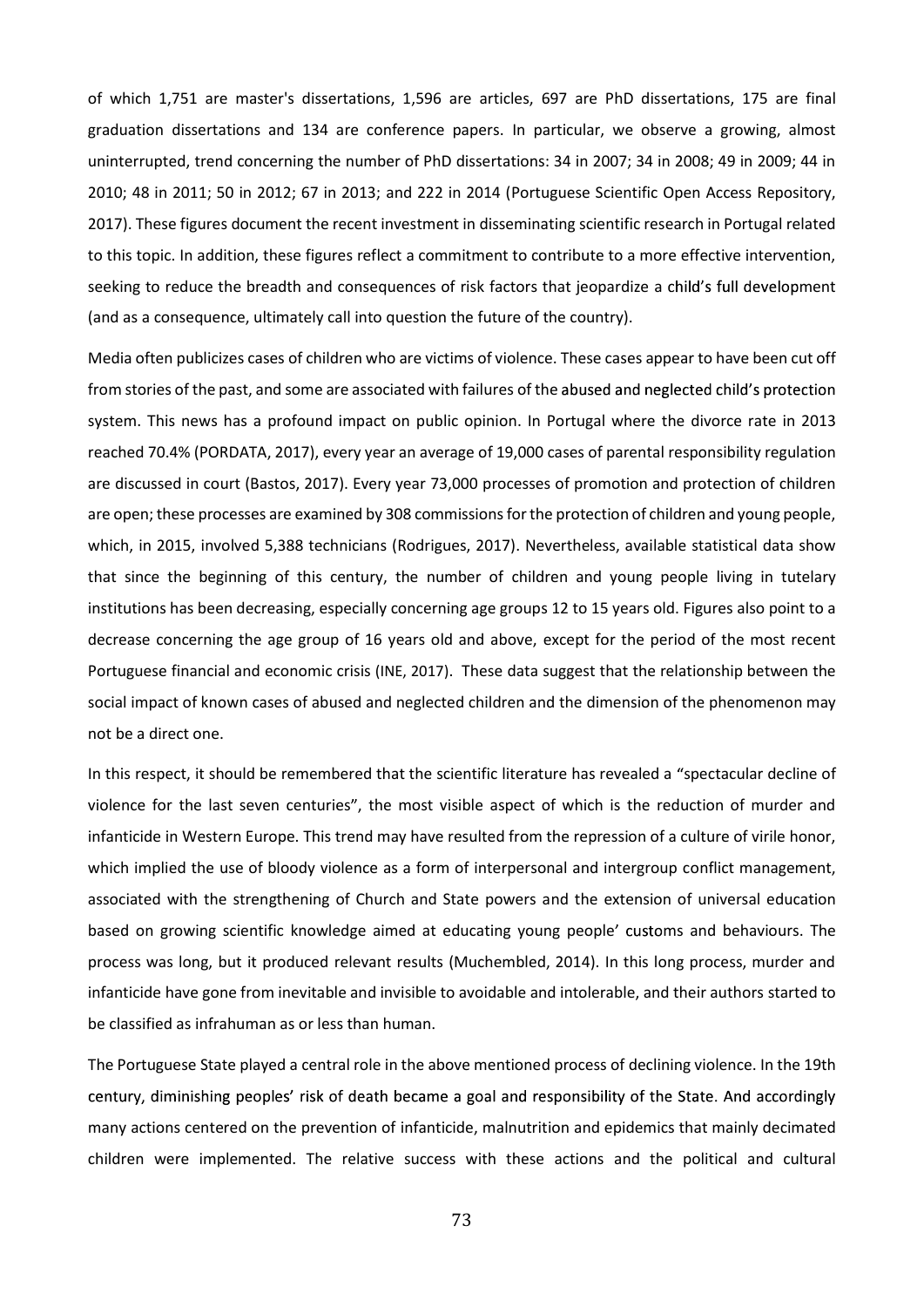transformations of the country throughout the nineteenth century required the reformulation of the concept of children at risk, as can be seen from the historical perspective offered by A. Anica in this book.

Taking a look at contemporary socioeconomic transformations, M. Freire explores the relationship between the process of urbanization, development, inequality and living conditions of children and their families. In addition, she explains the importance of public investment to ensure quality care in child support, especially in the Portuguese case, given the situation of Portugal in the international context.

The text by D. Frey deals with the definition of the concept of child at risk from a mental health perspective and its behavioral consequences and presents a multidimensional model of risk factors in children (maternal, nutritional, environmental, traumatic and stress), considering the different contexts -- community, family and individual. His text further clarifies the type of interventions that should be promoted to reduce the risk factors in children with disruptive behavior disorders.

P. Piedade & L. Picoito characterize how domestic violence affects children in Portugal, as well as the lawful processing of this type of violence. S. Rufino uses the current model of promotion and protection of children and young people to analyze how this model was implemented in the concrete case of the municipality of Tavira. Focusing further on the analysis, **I. Castelo** presents a case study to elucidate how the clinical psychologist in the exercise of her professional activity accompanies an abused and neglected child. Finally, M. Horta relates a case she experienced as a childhood educator, to exemplify how, in a kindergarten class context, it is possible to contribute to overcoming the disruptive behavior of children at risk.

In short, the present work aims at contributing to a multidimensional view of the child at risk, articulating the diachronic perspective, centered on the relationship between the process of (re) structuring the concept and the process of socioeconomic and cultural transformation in the contemporary era, with the synchronic perspective, favoring the contributions of the psychological, legal and educational approaches to understand the phenomenon, both from a theoretical and a practical perspective.

## References

Bastos, J. P. (14th April 2017). A mãe cuida, o pai sustenta. Expresso, p. 18.

Comissão Nacional de Promoção dos Direitos e Proteção das Crianças e Jovens. WEB site, 2nd April 2017: http://www.cnpcjr.pt/left.asp?13.02

INE. (2017). Jovens internadas/os (N.º) em colégios de acolhimento para educação e formação e centros educativos por Sexo e Grupo etário; Anual (1). WEB site, 15th April 2017: https://www.ine.pt/xportal/xmain?xpid=INE&xpgid=ine\_indicadores&indOcorrCod=0007350&contexto=bd &selTab=tab2

Lei nº 142/2015, de 8 de setembro (3ª versão da Lei de Proteção de Crianças e Jovens em Perigo ed.). Diário da República, 1.ª série  $- N.$ º 175  $- 8$  de setembro de 2015.